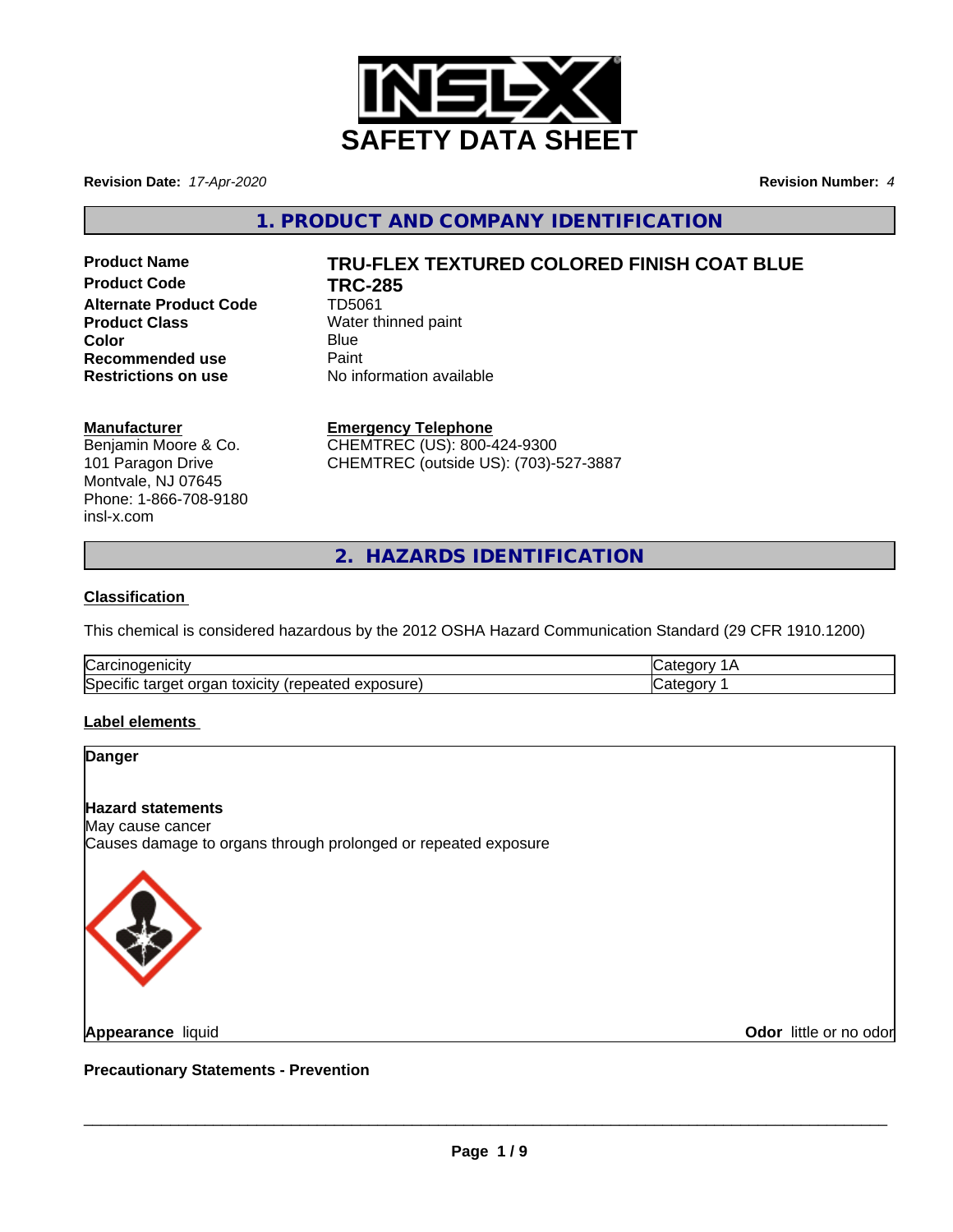### \_\_\_\_\_\_\_\_\_\_\_\_\_\_\_\_\_\_\_\_\_\_\_\_\_\_\_\_\_\_\_\_\_\_\_\_\_\_\_\_\_\_\_\_\_\_\_\_\_\_\_\_\_\_\_\_\_\_\_\_\_\_\_\_\_\_\_\_\_\_\_\_\_\_\_\_\_\_\_\_\_\_\_\_\_\_\_\_\_\_\_\_\_ TRC-285 - **TRU-FLEX TEXTURED COLORED FINISH COAT BLUE**

Obtain special instructions before use Do not handle until all safety precautions have been read and understood Use personal protective equipment as required Do not breathe dust/fume/gas/mist/vapors/spray Wash face, hands and any exposed skin thoroughly after handling Do not eat, drink or smoke when using this product

### **Precautionary Statements - Response**

IF exposed or concerned: Get medical advice/attention

### **Precautionary Statements - Storage**

Store locked up

### **Precautionary Statements - Disposal**

Dispose of contents/container to an approved waste disposal plant

### **Hazards not otherwise classified (HNOC)**

Not applicable

#### **Other information**

No information available

### **3. COMPOSITION INFORMATION ON COMPONENTS**

| <b>Chemical name</b>                      | <b>CAS No.</b> | Weight-%    |
|-------------------------------------------|----------------|-------------|
| Silica, crystalline                       | 14808-60-7     | $30 - 35$   |
| Talc                                      | 14807-96-6     | - 5         |
| Titanium dioxide                          | 13463-67-7     | - 5         |
| Propanoic acid, 2-methyl-, monoester with | 25265-77-4     | 1 - 5       |
| 2,2,4-trimethyl-1,3-pentanediol           |                |             |
| 2-Amino-2-methly-1-propanol               | 124-68-5       | $0.1 - 0.5$ |
| Sodium C14-C16 olefin sulfonate           | 68439-57-6     | $0.1 - 0.5$ |

### **4. FIRST AID MEASURES General Advice** No hazards which require special first aid measures. **Eye Contact Rinse thoroughly with plenty of water for at least 15 minutes and consult a** physician. **Skin Contact** Willem Wash off immediately with soap and plenty of water while removing all contaminated clothes and shoes. **Inhalation** Move to fresh air. If symptoms persist, call a physician. **Ingestion Exame Clean mouth with water and afterwards drink plenty of water. Consult a physician** if necessary. **Most Important Symptoms/Effects** None known.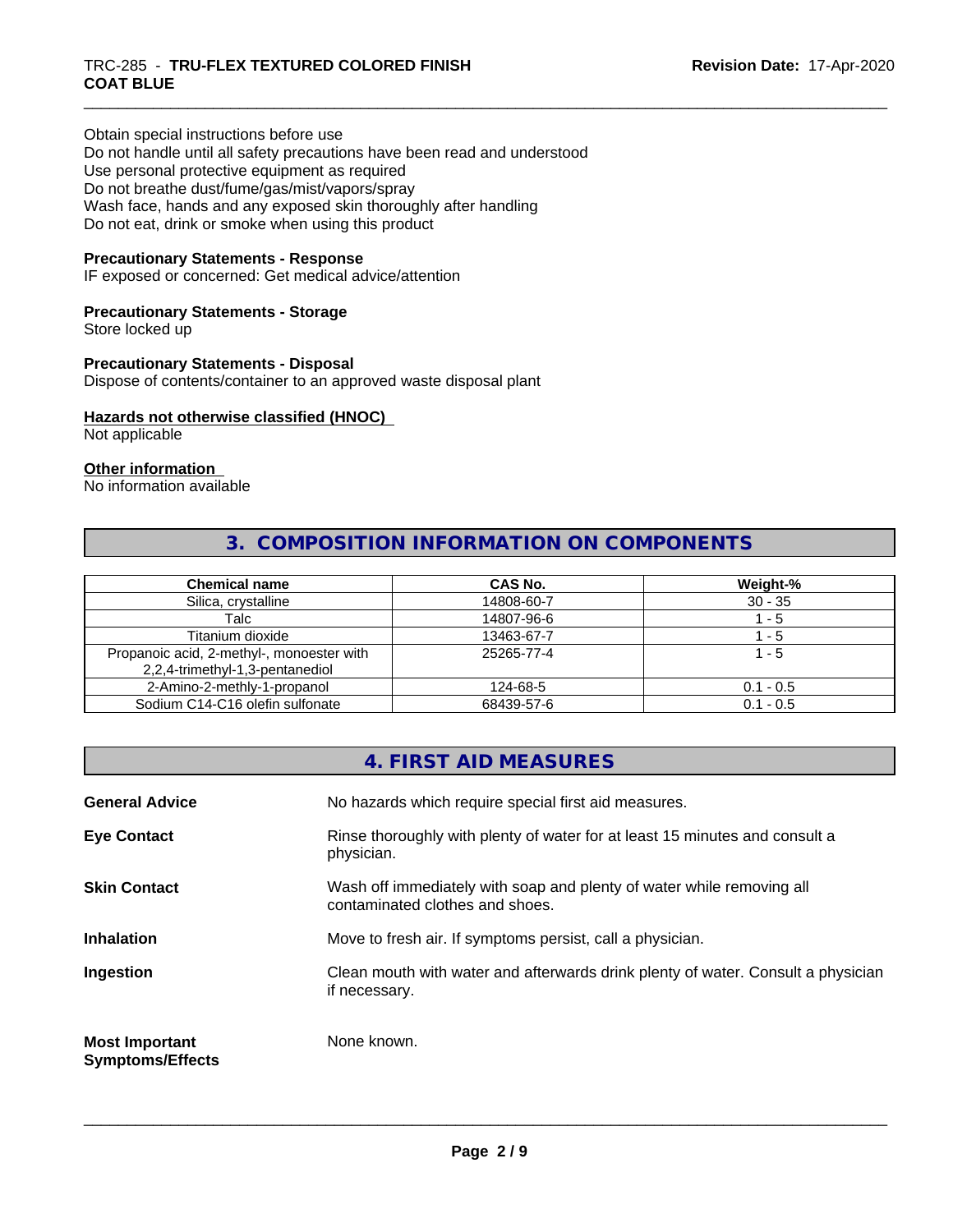| <b>Notes To Physician</b><br>Treat symptomatically.                              |                                                                                                                                              |
|----------------------------------------------------------------------------------|----------------------------------------------------------------------------------------------------------------------------------------------|
|                                                                                  | 5. FIRE-FIGHTING MEASURES                                                                                                                    |
| <b>Suitable Extinguishing Media</b>                                              | Use extinguishing measures that are appropriate to local<br>circumstances and the surrounding environment.                                   |
| Protective equipment and precautions for firefighters                            | As in any fire, wear self-contained breathing apparatus<br>pressure-demand, MSHA/NIOSH (approved or equivalent)<br>and full protective gear. |
| <b>Specific Hazards Arising From The Chemical</b>                                | Closed containers may rupture if exposed to fire or<br>extreme heat.                                                                         |
| <b>Sensitivity to mechanical impact</b>                                          | No                                                                                                                                           |
| Sensitivity to static discharge                                                  | No                                                                                                                                           |
| <b>Flash Point Data</b><br>Flash point (°F)<br>Flash Point (°C)<br><b>Method</b> | Not applicable<br>Not applicable<br>Not applicable                                                                                           |
| <b>Flammability Limits In Air</b>                                                |                                                                                                                                              |
| Lower flammability limit:<br><b>Upper flammability limit:</b>                    | Not applicable<br>Not applicable                                                                                                             |
| Health: 1<br>Flammability: 0<br><b>NFPA</b>                                      | Instability: 0<br><b>Special: Not Applicable</b>                                                                                             |
| <b>NFPA Legend</b><br>0 - Not Hazardous<br>المطاهرات المراجح                     |                                                                                                                                              |

- 1 Slightly
- 2 Moderate
- 3 High
- 4 Severe

*The ratings assigned are only suggested ratings, the contractor/employer has ultimate responsibilities for NFPA ratings where this system is used.*

*Additional information regarding the NFPA rating system is available from the National Fire Protection Agency (NFPA) at www.nfpa.org.*

### **6. ACCIDENTAL RELEASE MEASURES**

| <b>Personal Precautions</b>      | Avoid contact with skin, eyes and clothing. Ensure adequate ventilation.                             |
|----------------------------------|------------------------------------------------------------------------------------------------------|
| <b>Other Information</b>         | Prevent further leakage or spillage if safe to do so.                                                |
| <b>Environmental precautions</b> | See Section 12 for additional Ecological Information.                                                |
| <b>Methods for Cleaning Up</b>   | Soak up with inert absorbent material. Sweep up and shovel into suitable<br>containers for disposal. |
|                                  |                                                                                                      |

### **7. HANDLING AND STORAGE**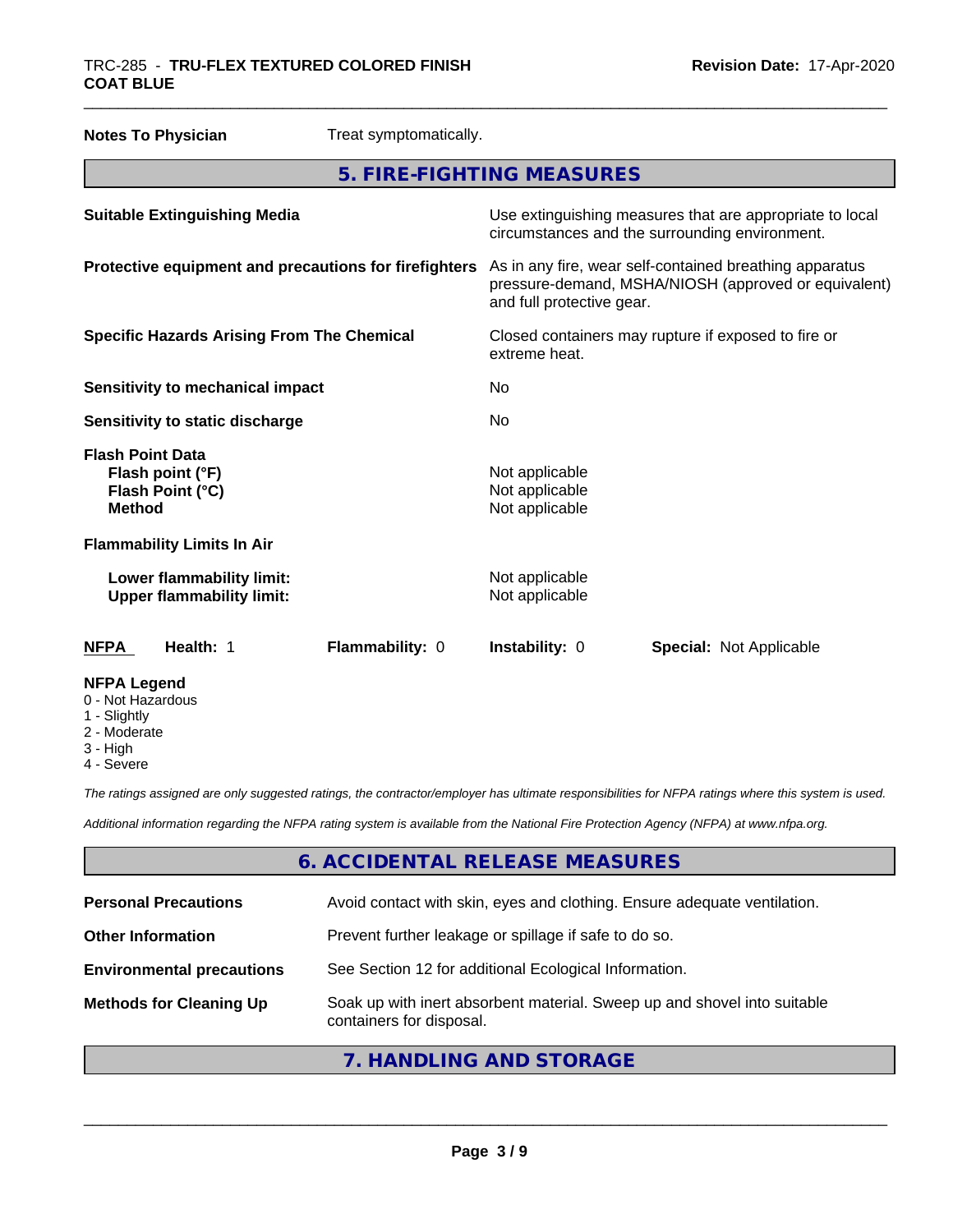| <b>Handling</b>               | Avoid contact with skin, eyes and clothing. Avoid breathing vapors, spray mists or<br>sanding dust. In case of insufficient ventilation, wear suitable respiratory<br>equipment. |
|-------------------------------|----------------------------------------------------------------------------------------------------------------------------------------------------------------------------------|
| <b>Storage</b>                | Keep container tightly closed. Keep out of the reach of children.                                                                                                                |
| <b>Incompatible Materials</b> | No information available                                                                                                                                                         |

### **8. EXPOSURE CONTROLS/PERSONAL PROTECTION**

### **Exposure Limits**

| <b>Chemical name</b> | <b>ACGIH TLV</b>                                                                                                            | <b>OSHA PEL</b>                                                                                  |
|----------------------|-----------------------------------------------------------------------------------------------------------------------------|--------------------------------------------------------------------------------------------------|
| Silica, crystalline  | TWA: $0.025$ mg/m <sup>3</sup> respirable<br>particulate matter                                                             | 50 $\mu$ g/m <sup>3</sup> - TWA Respirable crystalline<br>silica 50 $\mu$ g/m <sup>3</sup> - TWA |
| Talc                 | TWA: 2 $mg/m3$ particulate matter<br>containing no asbestos and <1%<br>crystalline silica, respirable particulate<br>matter | 20 mppcf - TWA                                                                                   |
| Titanium dioxide     | TWA: $10 \text{ mg/m}^3$                                                                                                    | 15 mg/m $3$ - TWA                                                                                |

### **Legend**

ACGIH - American Conference of Governmental Industrial Hygienists Exposure Limits OSHA - Occupational Safety & Health Administration Exposure Limits N/E - Not Established

| <b>Engineering Measures</b>          | Ensure adequate ventilation, especially in confined areas.                                                                          |
|--------------------------------------|-------------------------------------------------------------------------------------------------------------------------------------|
| <b>Personal Protective Equipment</b> |                                                                                                                                     |
| <b>Eye/Face Protection</b>           | Safety glasses with side-shields.                                                                                                   |
| <b>Skin Protection</b>               | Protective gloves and impervious clothing.                                                                                          |
| <b>Respiratory Protection</b>        | In case of insufficient ventilation wear suitable respiratory equipment.                                                            |
| <b>Hygiene Measures</b>              | Avoid contact with skin, eyes and clothing. Remove and wash contaminated<br>clothing before re-use. Wash thoroughly after handling. |

### **9. PHYSICAL AND CHEMICAL PROPERTIES**

| Appearance              | liquid                   |
|-------------------------|--------------------------|
| Odor                    | little or no odor        |
| <b>Odor Threshold</b>   | No information available |
| Density (Ibs/gal)       | $11.1 - 11.5$            |
| <b>Specific Gravity</b> | $1.33 - 1.37$            |
| рH                      | No information available |
| <b>Viscosity (cps)</b>  | No information available |
| Solubility(ies)         | No information available |
| <b>Water solubility</b> | No information available |
| <b>Evaporation Rate</b> | No information available |
| Vapor pressure          | No information available |
| Vapor density           | No information available |
| Wt. % Solids            | 45 - 55                  |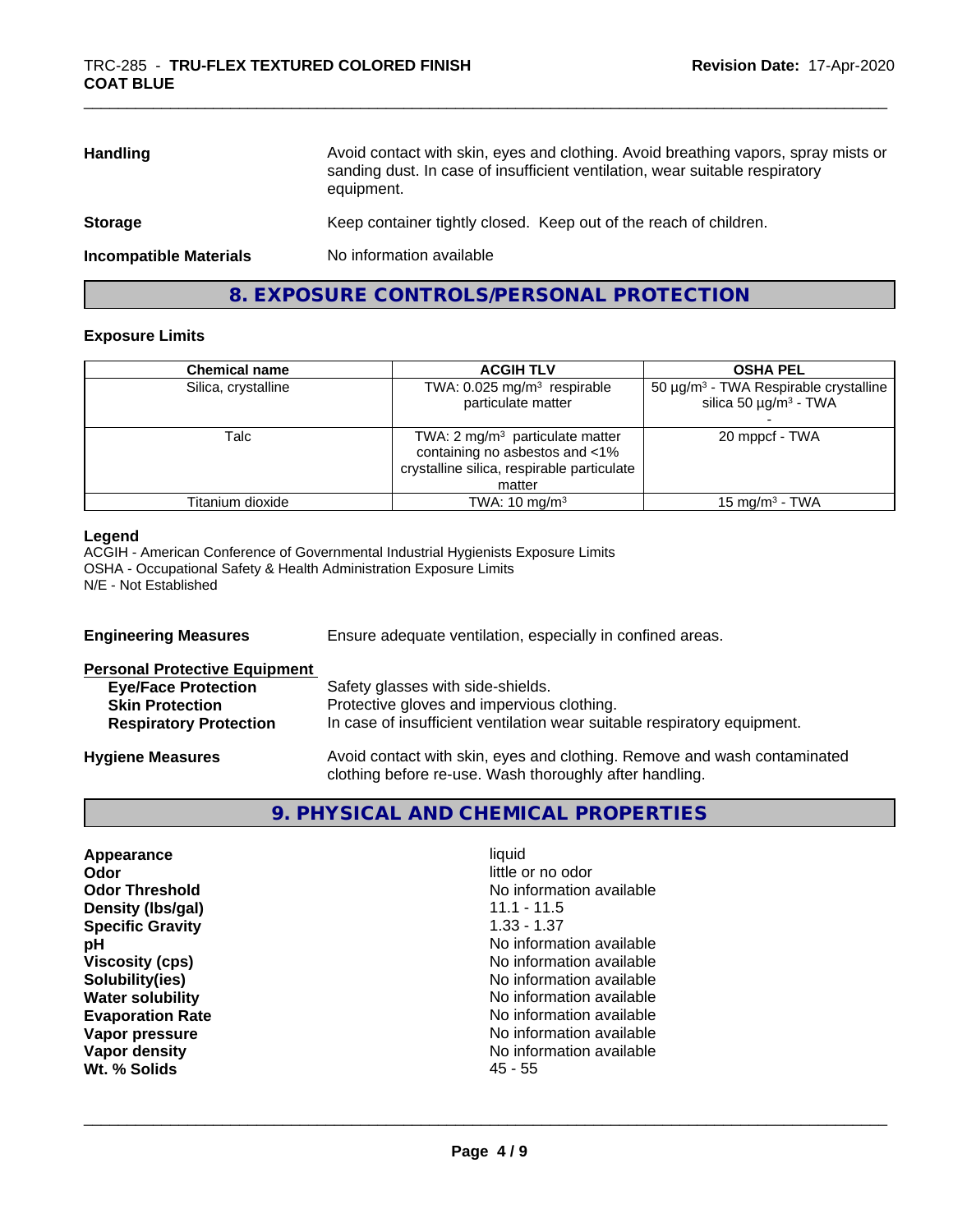| Vol. % Solids                        | $25 - 35$                |
|--------------------------------------|--------------------------|
| Wt. % Volatiles                      | 45 - 55                  |
| Vol. % Volatiles                     | $65 - 75$                |
| <b>VOC Regulatory Limit (g/L)</b>    | < 100                    |
| <b>Boiling Point (°F)</b>            | 212                      |
| <b>Boiling Point (°C)</b>            | 100                      |
| Freezing point (°F)                  | 32                       |
| <b>Freezing Point (°C)</b>           | 0                        |
| Flash point (°F)                     | Not applicable           |
| Flash Point (°C)                     | Not applicable           |
| <b>Method</b>                        | Not applicable           |
| Flammability (solid, gas)            | Not applicable           |
| <b>Upper flammability limit:</b>     | Not applicable           |
| Lower flammability limit:            | Not applicable           |
| <b>Autoignition Temperature (°F)</b> | No information available |
| <b>Autoignition Temperature (°C)</b> | No information available |
| Decomposition Temperature (°F)       | No information available |
| Decomposition Temperature (°C)       | No information available |
| <b>Partition coefficient</b>         | No information available |

### **10. STABILITY AND REACTIVITY**

| <b>Reactivity</b>                         | Not Applicable                           |
|-------------------------------------------|------------------------------------------|
| <b>Chemical Stability</b>                 | Stable under normal conditions.          |
| <b>Conditions to avoid</b>                | Prevent from freezing.                   |
| <b>Incompatible Materials</b>             | No materials to be especially mentioned. |
| <b>Hazardous Decomposition Products</b>   | None under normal use.                   |
| <b>Possibility of hazardous reactions</b> | None under normal conditions of use.     |

**11. TOXICOLOGICAL INFORMATION**

| <b>Product Information</b>               |                                                                                            |
|------------------------------------------|--------------------------------------------------------------------------------------------|
| Information on likely routes of exposure |                                                                                            |
|                                          | <b>Principal Routes of Exposure</b> Eye contact, skin contact and inhalation.              |
| <b>Acute Toxicity</b>                    |                                                                                            |
| <b>Product Information</b>               | No information available                                                                   |
|                                          | Symptoms related to the physical, chemical and toxicological characteristics               |
| <b>Symptoms</b>                          | No information available                                                                   |
|                                          | Delayed and immediate effects as well as chronic effects from short and long-term exposure |
| Eye contact                              | May cause slight irritation.                                                               |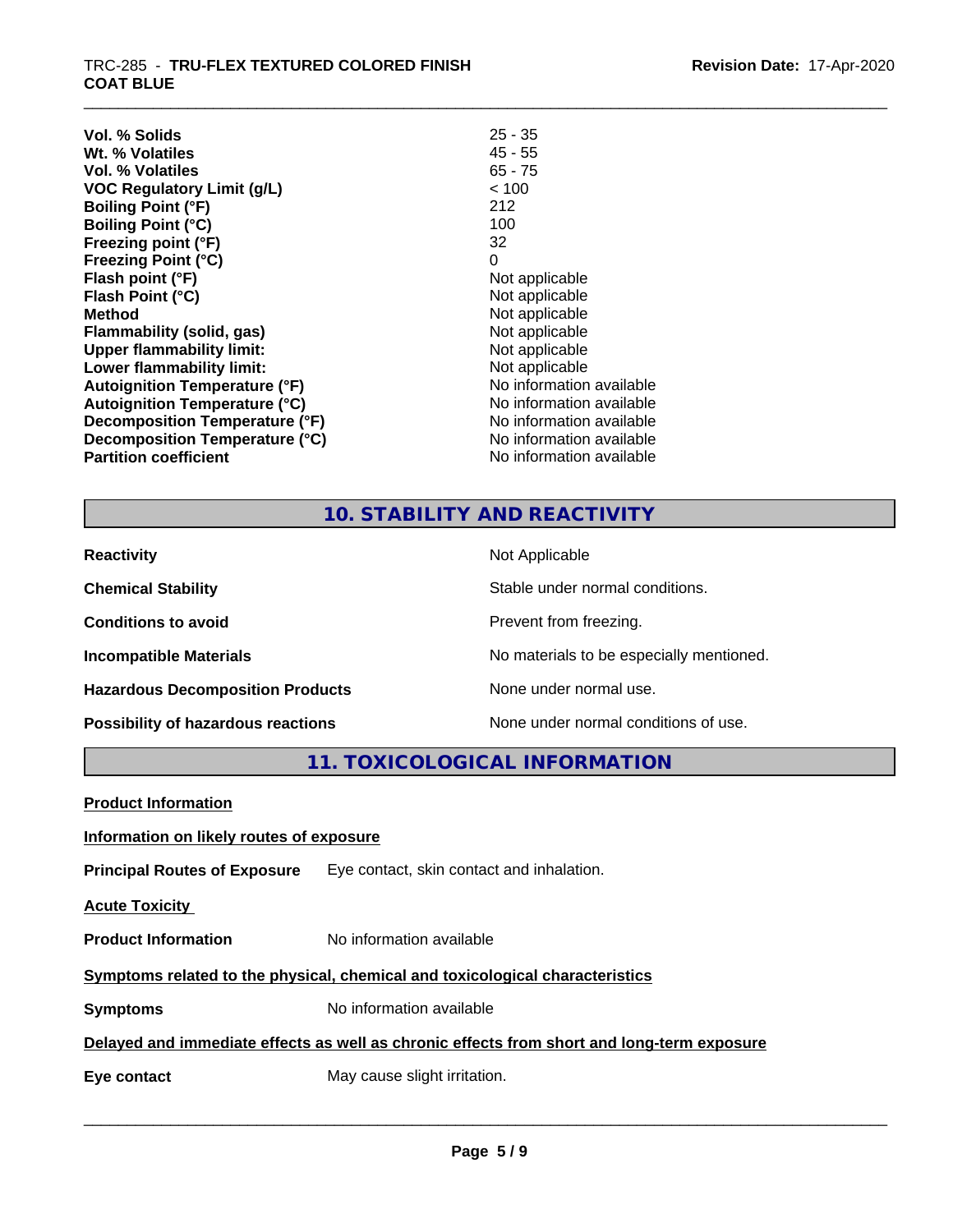| Substance may cause slight skin irritation. Prolonged or repeated contact may dry<br>skin and cause irritation. |
|-----------------------------------------------------------------------------------------------------------------|
| May cause irritation of respiratory tract.                                                                      |
| Ingestion may cause gastrointestinal irritation, nausea, vomiting and diarrhea.                                 |
| No information available                                                                                        |
| No information available.                                                                                       |
| No information available.                                                                                       |
| No information available.                                                                                       |
| No information available.                                                                                       |
| No information available.                                                                                       |
| No information available.                                                                                       |
| Causes damage to organs through prolonged or repeated exposure if inhaled.                                      |
| No information available.                                                                                       |
| No information available                                                                                        |
|                                                                                                                 |

### **Numerical measures of toxicity**

**The following values are calculated based on chapter 3.1 of the GHS document**

| <b>ATEmix (oral)</b>   | 1588 mg/kg    |  |
|------------------------|---------------|--|
| <b>ATEmix (dermal)</b> | 1224760 mg/kg |  |

### **Component Information**

| Chemical name                                                                                 | Oral LD50             | Dermal LD50             | Inhalation LC50 |
|-----------------------------------------------------------------------------------------------|-----------------------|-------------------------|-----------------|
| Titanium dioxide<br>13463-67-7                                                                | $> 10000$ mg/kg (Rat) |                         |                 |
| Propanoic acid, 2-methyl-,<br>monoester with<br>2,2,4-trimethyl-1,3-pentanediol<br>25265-77-4 | $=$ 3200 mg/kg (Rat)  | $> 15200$ mg/kg (Rat)   |                 |
| 2-Amino-2-methly-1-propanol<br>124-68-5                                                       | $= 2900$ mg/kg (Rat)  | $>$ 2000 mg/kg (Rabbit) |                 |
| Sodium C14-C16 olefin sulfonate<br>68439-57-6                                                 | $= 2220$ mg/kg (Rat)  | $> 740$ mg/kg (Rabbit)  |                 |

### **Chronic Toxicity**

### **Carcinogenicity**

*The information below indicateswhether each agency has listed any ingredient as a carcinogen:.*

| <b>Chemical name</b> | <b>IARC</b>          | <b>NTP</b>  | <b>OSHA</b> |
|----------------------|----------------------|-------------|-------------|
|                      | . - Human Carcinogen | Known Human | Listed      |
| Silica, crystalline  |                      | Carcinogen  |             |
|                      | 2B - Possible Human  |             | Listed      |
| Titanium dioxide     | Carcinogen           |             |             |

• Crystalline Silica has been determined to be carcinogenic to humans by IARC (1) when in respirable form. Risk of cancer depends on duration and level of inhalation exposure to spray mist or dust from sanding the dried paint.• Although IARC has classified titanium dioxide as possibly carcinogenic to humans (2B), their summary concludes: "No significant exposure to titanium dioxide is thought to occur during the use of products in which titanium dioxide is bound to other materials, such as paint."

#### **Legend**

IARC - International Agency for Research on Cancer NTP - National Toxicity Program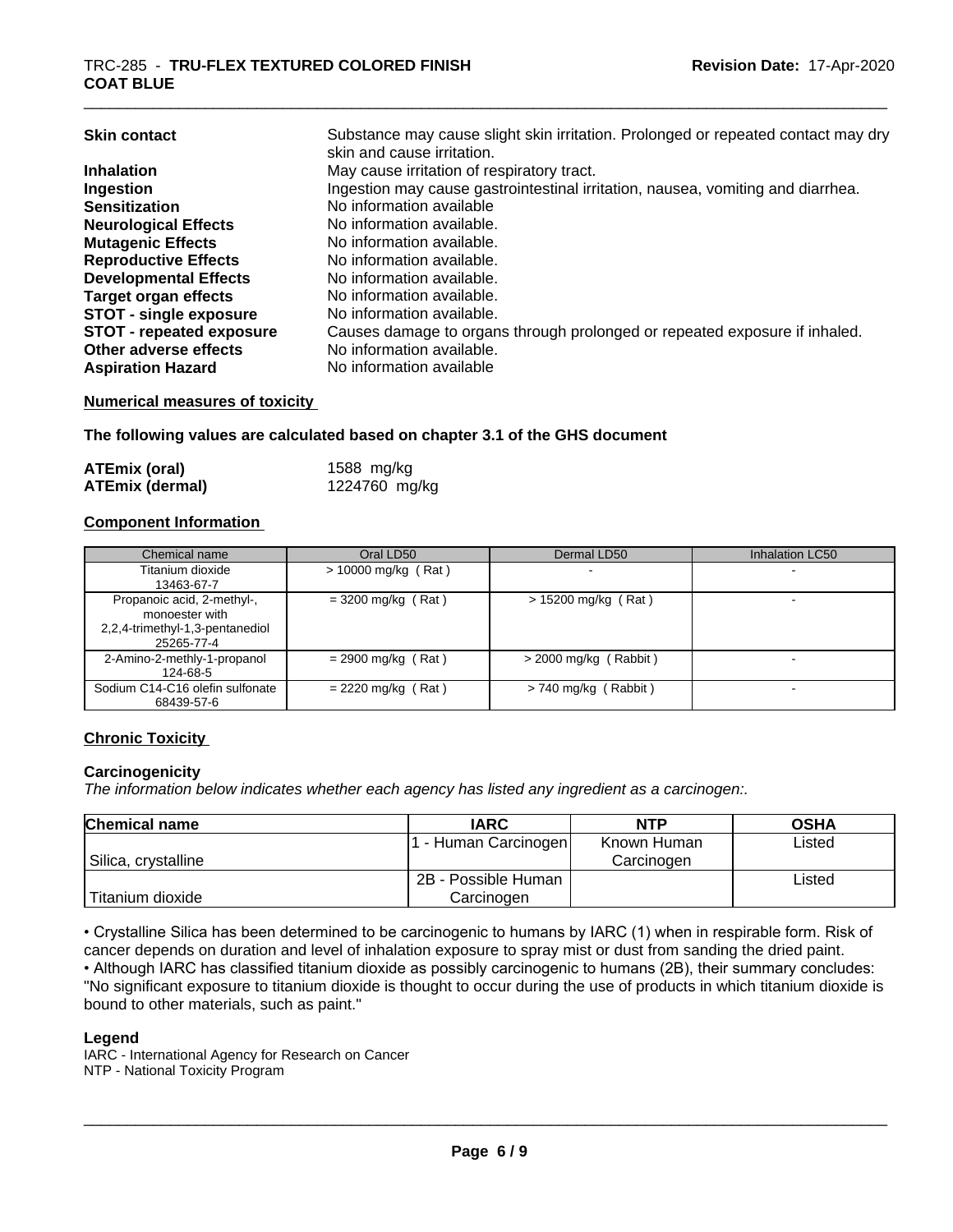OSHA - Occupational Safety & Health Administration

**12. ECOLOGICAL INFORMATION**

### **Ecotoxicity Effects**

The environmental impact of this product has not been fully investigated.

### **Product Information**

### **Acute Toxicity to Fish**

No information available

### **Acute Toxicity to Aquatic Invertebrates**

No information available

### **Acute Toxicity to Aquatic Plants**

No information available

### **Persistence / Degradability**

No information available.

### **Bioaccumulation**

There is no data for this product.

### **Mobility in Environmental Media**

No information available.

### **Ozone**

No information available

### **Component Information**

### **Acute Toxicity to Fish**

Titanium dioxide  $LC50:$  > 1000 mg/L (Fathead Minnow - 96 hr.)

### **Acute Toxicity to Aquatic Invertebrates**

No information available

### **Acute Toxicity to Aquatic Plants**

No information available

### **13. DISPOSAL CONSIDERATIONS**

**Waste Disposal Method** Dispose of in accordance with federal, state, and local regulations. Local requirements may vary, consult your sanitation department or state-designated environmental protection agency for more disposal options.

 $\overline{\phantom{a}}$  ,  $\overline{\phantom{a}}$  ,  $\overline{\phantom{a}}$  ,  $\overline{\phantom{a}}$  ,  $\overline{\phantom{a}}$  ,  $\overline{\phantom{a}}$  ,  $\overline{\phantom{a}}$  ,  $\overline{\phantom{a}}$  ,  $\overline{\phantom{a}}$  ,  $\overline{\phantom{a}}$  ,  $\overline{\phantom{a}}$  ,  $\overline{\phantom{a}}$  ,  $\overline{\phantom{a}}$  ,  $\overline{\phantom{a}}$  ,  $\overline{\phantom{a}}$  ,  $\overline{\phantom{a}}$ 

### **14. TRANSPORT INFORMATION**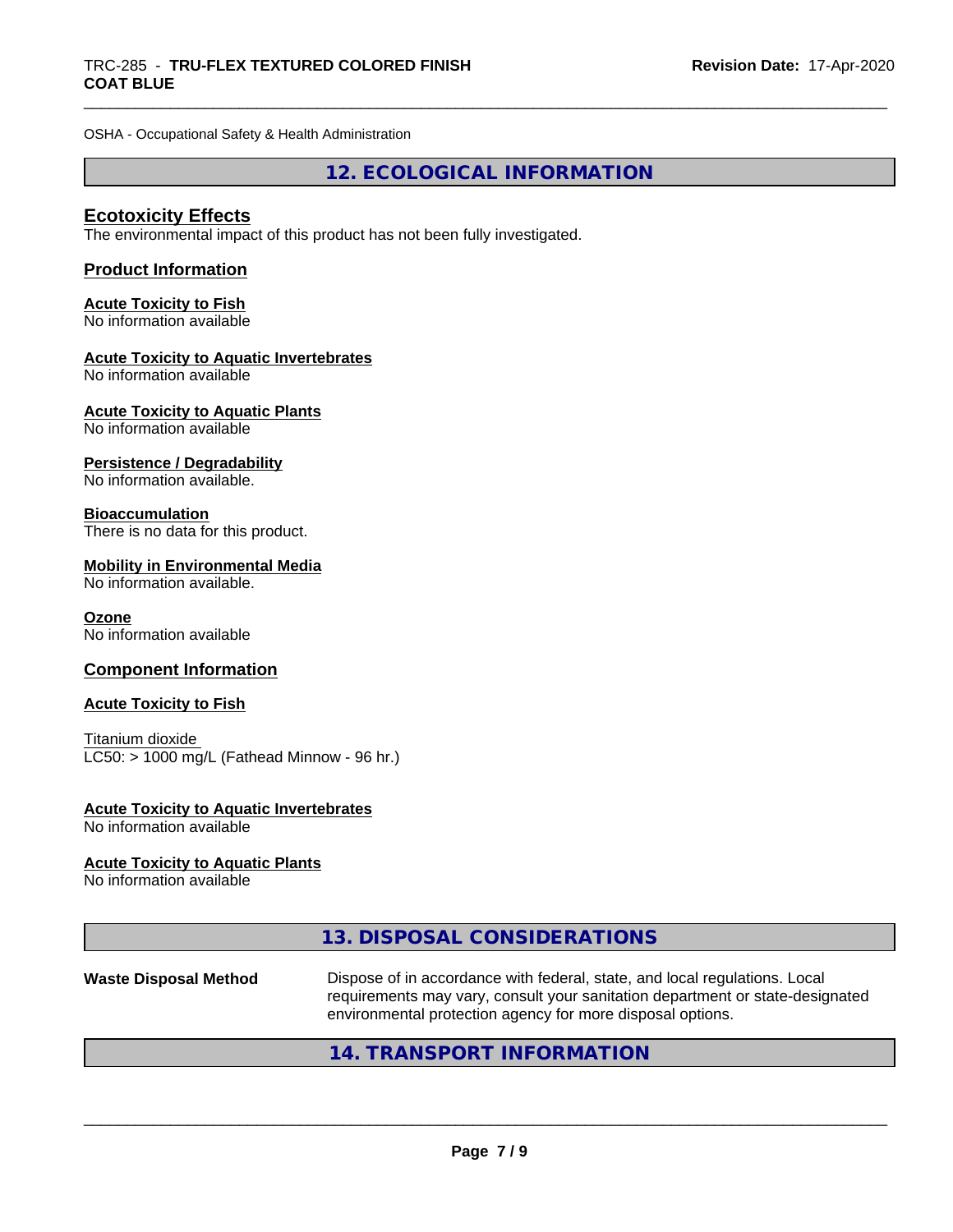| <b>DOT</b>       | Not regulated                     |  |
|------------------|-----------------------------------|--|
| <b>ICAO/IATA</b> | Not regulated                     |  |
| <b>IMDG/IMO</b>  | Not regulated                     |  |
|                  | <b>15. REGULATORY INFORMATION</b> |  |

### **International Inventories**

| <b>TSCA: United States</b> | Yes - All components are listed or exempt. |
|----------------------------|--------------------------------------------|
| <b>DSL: Canada</b>         | Yes - All components are listed or exempt. |

### **Federal Regulations**

| SARA 311/312 hazardous categorization |     |  |
|---------------------------------------|-----|--|
| Acute health hazard                   | Nο  |  |
| Chronic Health Hazard                 | Yes |  |
| Fire hazard                           | Nο  |  |
| Sudden release of pressure hazard     | Nο  |  |
| Reactive Hazard                       | No  |  |

### **SARA 313**

Section 313 of Title III of the Superfund Amendments and Reauthorization Act of 1986 (SARA). This product contains a chemical or chemicals which are subject to the reporting requirements of the Act and Title 40 of the Code of Federal Regulations, Part 372:

*None*

**Clean Air Act,Section 112 Hazardous Air Pollutants (HAPs) (see 40 CFR 61)**

This product contains the following HAPs:

*None*

### **US State Regulations**

### **California Proposition 65**

**A WARNING:** Cancer and Reproductive Harm– www.P65warnings.ca.gov

### **State Right-to-Know**

| <b>Chemical name</b>   | <b>Massachusetts</b> | <b>New Jersey</b> | Pennsylvania |
|------------------------|----------------------|-------------------|--------------|
| Silica.<br>crystalline |                      |                   |              |
| $\mathsf {^{T}alc}$ .  |                      |                   |              |
| Titanium dioxide       |                      |                   |              |

**Legend**